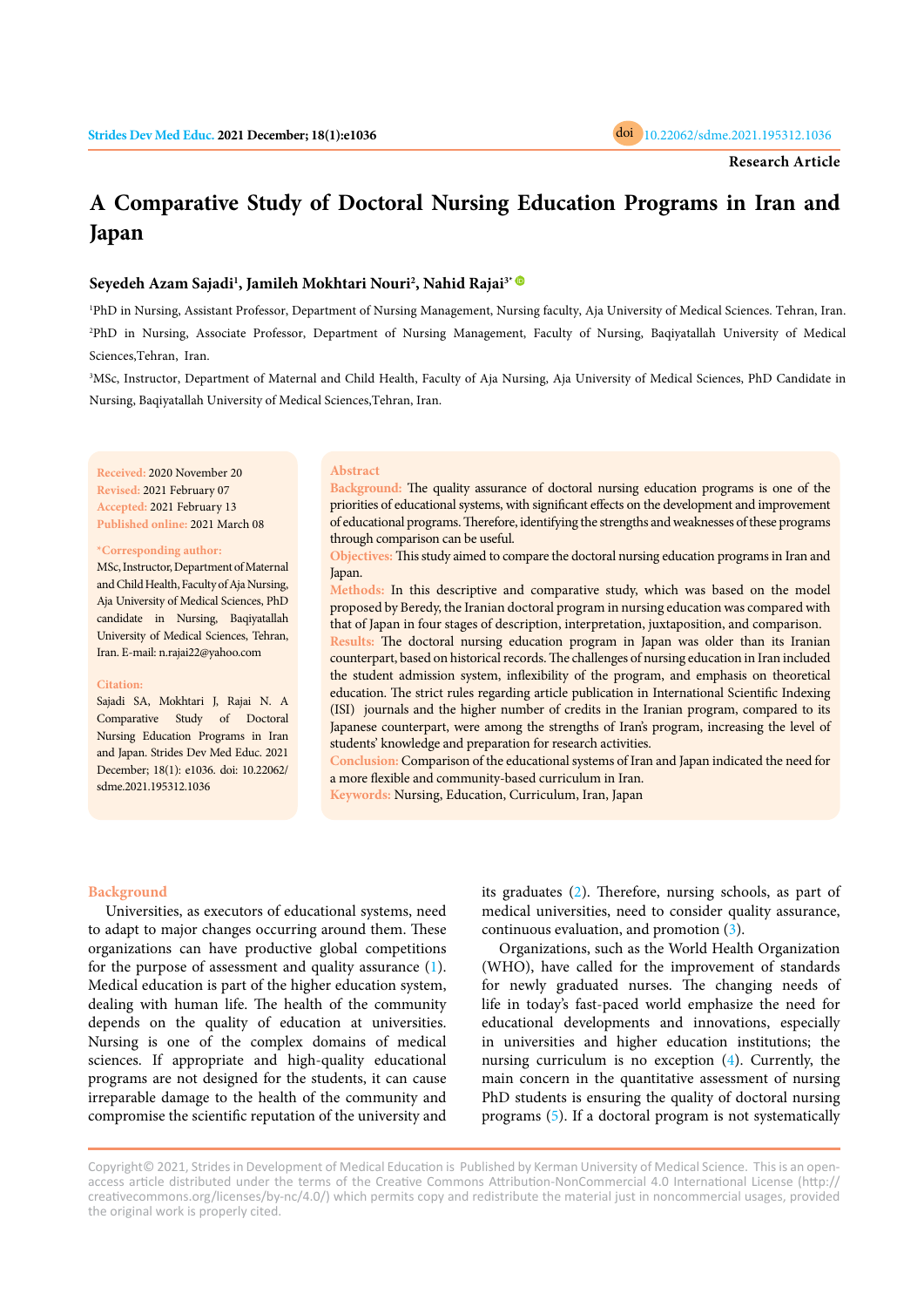reviewed, the nursing science and profession will not progress ([6\)](#page-4-0). As the evaluation of doctoral programs in nursing education requires continuous assessment and review, similar to any other training course, the use of a comparative method is helpful ([7\)](#page-4-0). Therefore, recognizing the strengths and weaknesses of educational programs and developing high-quality ones through review and modification can be useful.

Comparative studies are one of the research tools for the review and modification of educational programs and development of rational strategies to make use of others' experiences ([8\)](#page-4-0). Investigation of the evolutionary history of educational systems shows that most developed countries have benefitted from comparative research [\(9\)](#page-4-0). Japan is one of the most developed and prominent countries in terms of higher education. Initially, nursing knowledge and skills were imported from developed Western countries, but through time, researchers and scholars were able to apply and modify this information in their educational system. Also, the customs and culture of the country were considered in the development of programs [\(10\)](#page-4-0).

## *Doctoral nursing education programs*

The doctoral nursing education program was first developed at Columbia University in the United States in 1924. Later, a doctoral nursing program  $(11)$  with two areas of interest, including education and management, was established at New York University in 1934 ([12](#page-4-0)). Besides, the doctoral nursing program was developed at Case Western Reserve University in Ohio, USA, in 1979 [\(13\)](#page-4-0). Today, there are about 273 doctoral programs in more than 31 countries across the world ([14\)](#page-4-0). Currently, the doctoral nursing program includes two areas of study, that is, research-based PhD and doctor of nursing practice (DNP) ([13](#page-4-0)). Generally, the nursing PhD program can be applied, based on two European and American models. In the European model, students complete the research projects individually or with the help of supervisors. On the other hand, in the American model, students must first meet some credit requirements for their doctoral dissertation and then complete their thesis guided by their supervising professors [\(15](#page-4-0)).

#### *Challenges of doctoral nursing education programs*

Although implementation of nursing PhD programs has led to the promotion of nursing profession and health systems, there are several challenges in this area. The quality assurance of doctoral programs for nursing education is one of the priorities of educational systems, with significant impacts on the development and improvement of educational programs [\(16\)](#page-4-0). In this regard, some Iranian studies reported the quality of nursing PhD programs to be at a moderate level ([17](#page-4-0)). Also, in some studies, the graduates' incompetence to encounter the healthcare system challenges was highlighted ([18](#page-4-0)). Similarly, the results of another investigation in Iran revealed that doctoral nursing programs could not meet the needs of clinical centers and that the graduates were

not in the right job position at the hospital [\(19](#page-4-0)).

In other studies, challenges, such as inflexibility of the program content, overlaps with other programs [\(16](#page-4-0)), and problems in the implementation of nursing education programs in Iran were described [\(20\)](#page-4-0). Accordingly, the WHO called for the development of standards for newly graduated nurses [\(21\)](#page-4-0). It seems that the experiences of advanced countries, pioneering in different educational domains, can help us deal with the existing problems in higher education systems while considering the cultural, political, economic, and social contexts [\(16\)](#page-4-0).

## **Objectives**

Since Japan is recognized as a developed Asian country in terms of higher education  $(4)$  $(4)$ , the present study aimed to compare the doctoral nursing education programs of Iran and Japan to find solutions to the existing problems.

## **Methods**

This descriptive, comparative study was conducted based on a well-known model proposed by Beredy. This model includes four stages of description, interpretation, juxtaposition, and comparison. In the description stage, systematic collection of data was performed. The curriculum data were collected by searching relevant articles, websites of universities, and the ministry of health websites. Next, the information collected in the first stage was analyzed in the interpretation stage  $(22)$ . In the juxtaposition stage, the information was categorized and juxtaposed, and the research problem was investigated and compared with attention to detail to discover the similarities and differences of these systems and address the research questions in the comparison stage  $(23)$  $(23)$ .

To collect the data required for this study, an extensive search was conducted in Persian and English articles, published between 2007 and 2020, using keywords, such as "nursing", "education", "curriculum", "Japan", "Iran", and "descriptive-comparative studies". The scientific databases and official websites included CINAHL, Science Direct, PubMed, Google Scholar, Iran Medex, SID, MagIran, and Noormags, as well as the websites of Iran's Ministry of Health and Medical Education, Ministry of Science Research and Technology, Japanese Nursing Association, and several universities in Japan (including Chiba and Oita universities). Finally, the data were collected, categorized, and compared. To verify the search process, the articles were reviewed by the three authors of this study (an assistant professor, an instructor, and an associate professor), who were faculty members of the school of nursing.

#### **Results**

In the present study, the doctoral nursing education programs of Iran and Japan were compared regarding their history, objectives, areas of interest, admission to doctoral education, curriculum, employment during study, funds, graduation requirements, and professional perspectives [\(Table 1](#page-2-0)).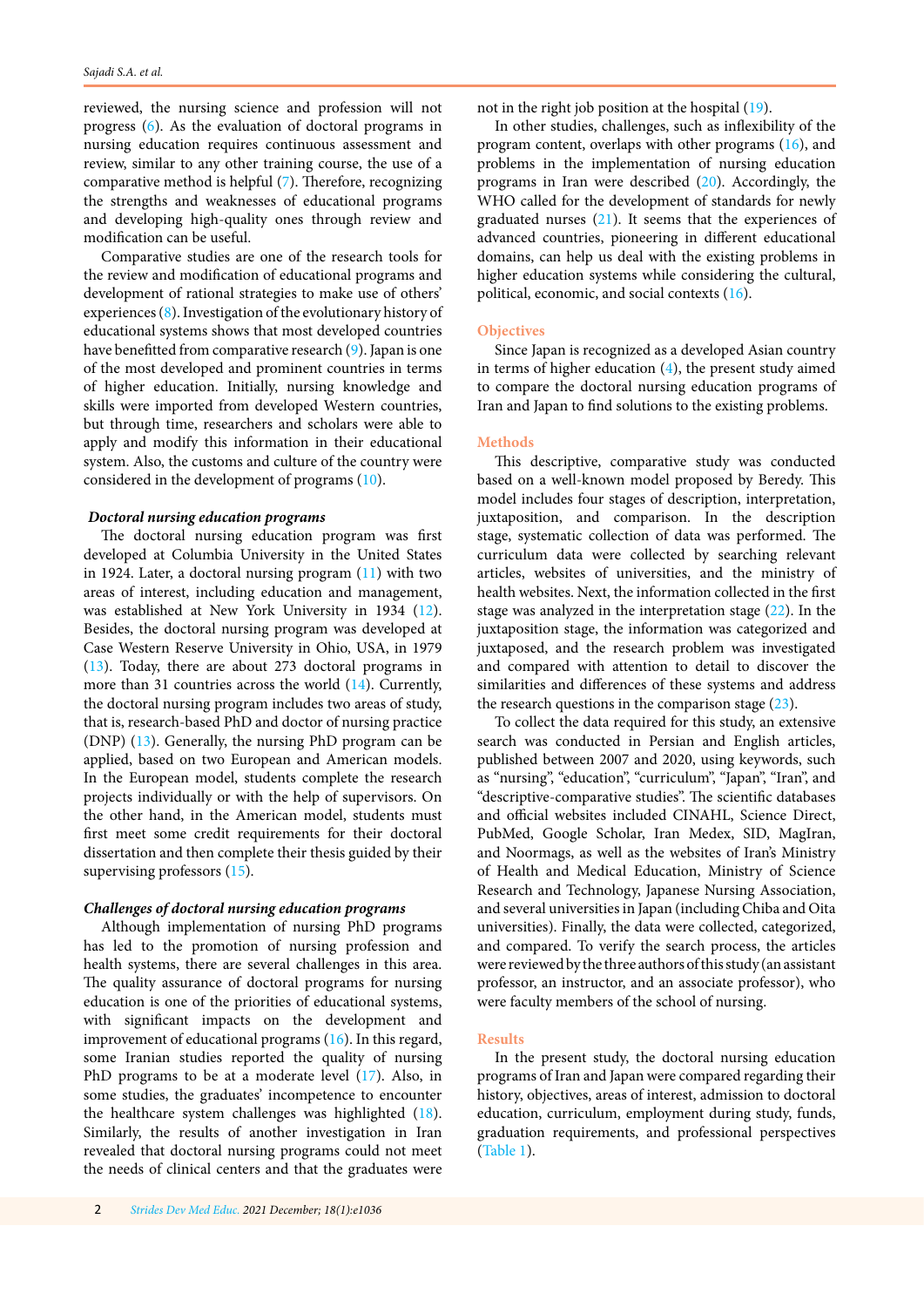# **Table 1.** Comparison of doctoral nursing education programs in Iran and Japan

<span id="page-2-0"></span>

| <b>History</b>                        |                                                                                                                                                                                                                                                                                                                                                                                                                                                                                                                                                                                                                                                                                                                                                                                                                                                                                                                              |
|---------------------------------------|------------------------------------------------------------------------------------------------------------------------------------------------------------------------------------------------------------------------------------------------------------------------------------------------------------------------------------------------------------------------------------------------------------------------------------------------------------------------------------------------------------------------------------------------------------------------------------------------------------------------------------------------------------------------------------------------------------------------------------------------------------------------------------------------------------------------------------------------------------------------------------------------------------------------------|
| Iran                                  | For the first time, the school of nursing and midwifery, affiliated to Tabriz University of Medical Sciences, admitted three<br>students through a national entrance exam in 1995 (24).                                                                                                                                                                                                                                                                                                                                                                                                                                                                                                                                                                                                                                                                                                                                      |
| Japan                                 | The first doctoral program in nursing education began at the University of Tokyo in Japan in 1966, based on health sciences.<br>In 1988, a PhD program was established at St. Luke's School of Nursing in Tokyo, with an emphasis on nursing expertise<br>(25).                                                                                                                                                                                                                                                                                                                                                                                                                                                                                                                                                                                                                                                              |
| Objectives                            |                                                                                                                                                                                                                                                                                                                                                                                                                                                                                                                                                                                                                                                                                                                                                                                                                                                                                                                              |
| <b>Admission to doctoral programs</b> |                                                                                                                                                                                                                                                                                                                                                                                                                                                                                                                                                                                                                                                                                                                                                                                                                                                                                                                              |
| Iran                                  | Students are admitted through a national entrance exam or free admission. The conditions for participation in the exam<br>include enrollment in higher education programs, that is, having a master's degree (MA), a professional doctorate degree,<br>or higher degrees in line with the program (24). For free admissions, universities are allowed to admit 20% of the national<br>entrance exam capacity (at maximum) among candidate graduates from MA programs under specific conditions. Admission<br>of the students is also dependent on the confirmation of the educational council of the university. Changes in the field or<br>place of study are not allowed for the admitted students (15). Upon admission, the candidates must attend an oral test in the<br>form of an interview by the nursing board. The share of the written test and the interview score is equal to 50% of the total<br>score $(24)$ . |
| Japan                                 | Only graduate students can enroll in a doctoral program (26). In Japan, each university has established an independent set<br>of admission criteria, based on which students are interviewed and admitted (27). The participants are often divided into<br>two groups: young researchers aiming to learn research (in the second decade of life) and university coaches seeking a<br>doctoral degree to promote their profession (in the fourth decade of life) (28).<br><b>Credits</b>                                                                                                                                                                                                                                                                                                                                                                                                                                      |
| Iran                                  | The program lasts four years and a half. The credits are fixed and the same throughout Iran. There are 45 credits within this<br>program, including 19 specialized credits (core), six specialized elective credits (non-core), and 20 credits for dissertation<br>(with a focus on qualitative research). Of 19 specialized credits required, 16 credits are presented in a practical format, and<br>three credits are presented theoretically. Also, of six elective credits, three credits are presented in a practical format, and<br>three credits are presented theoretically (24).                                                                                                                                                                                                                                                                                                                                    |
| Japan                                 | The program lasts three years (28). The credits are not fixed and vary from one university to another. For example, at the<br>University of Tsukuba, 22 credits are required, while 21 credits are elective (29). On the other hand, 12 credits are required<br>at Chiba University. The number of credits is low, and on average, about 13.6 credits (range: 6-23) are required; presentation<br>of seminars and dissertations is emphasized in this program (25).                                                                                                                                                                                                                                                                                                                                                                                                                                                          |
| <b>Content of lessons</b>             |                                                                                                                                                                                                                                                                                                                                                                                                                                                                                                                                                                                                                                                                                                                                                                                                                                                                                                                              |
| Iran                                  | The credits are mainly theoretical and involve research, education, and theories of nursing; the practical aspects are limited<br>(18). The specialized credits include the nursing science philosophy, nursing theories, management and leadership in<br>nursing education, methodology and critique of qualitative and quantitative research, nursing management and leadership,<br>nursing education systems, advanced inferential statistics, and special topics in nursing. The elective credits also emphasize<br>on different areas of nursing, such as oncology, pediatrics, rehabilitation, school health, family and community health, and<br>emergency care. The students are allowed to select six of these credits, according to their master's thesis or guidance of<br>their supervising professors (24).                                                                                                     |
| Japan                                 | The curriculum is divided into two parts, including basic science courses and specialized courses. The basic science courses<br>emphasize on improving the students' qualifications for research, including the application of sciences in nursing, research<br>methodology, nursing education, clinical research, and advanced nursing education seminars. On the other hand, specialized<br>courses focus on the development of nursing skills to improve the status of community health systems by resolving problems<br>and implementing nursing interventions, especially for the physical and mental health problems of children at school age.<br>These credits include specialized credits in nursing science, seminars in nursing, science ethics, and professional seminars<br>on evidence-based nursing and advanced practical nursing (29).                                                                      |
| <b>Employment while studying</b>      |                                                                                                                                                                                                                                                                                                                                                                                                                                                                                                                                                                                                                                                                                                                                                                                                                                                                                                                              |
| Iran                                  | The doctoral nursing education program is full-time; therefore, the employment of students is prohibited (30).<br>Education is provided in two forms: full-time and part-time. According to a study in Japan, 38.4% of PhD students are                                                                                                                                                                                                                                                                                                                                                                                                                                                                                                                                                                                                                                                                                      |
| Japan                                 | employed and work part-time (31).                                                                                                                                                                                                                                                                                                                                                                                                                                                                                                                                                                                                                                                                                                                                                                                                                                                                                            |
| <b>Graduation requirements</b>        |                                                                                                                                                                                                                                                                                                                                                                                                                                                                                                                                                                                                                                                                                                                                                                                                                                                                                                                              |
| Iran                                  | The graduation requirements are as follows: passing a comprehensive exam after completing the program (twice a year)<br>(5); defending a dissertation; and publishing articles in well-known scientific databases, including the Information Sciences<br>Institute $(ISI)$ $(18)$ .                                                                                                                                                                                                                                                                                                                                                                                                                                                                                                                                                                                                                                          |
| Japan                                 | The graduation requirements are as follows: passing the final exam, defending a dissertation, and publishing an article<br>extracted from the dissertation in an academic journal (28).                                                                                                                                                                                                                                                                                                                                                                                                                                                                                                                                                                                                                                                                                                                                      |
| <b>Professional perspectives</b>      |                                                                                                                                                                                                                                                                                                                                                                                                                                                                                                                                                                                                                                                                                                                                                                                                                                                                                                                              |
|                                       | Although in the curriculum of nursing PhD program, employment of Nursing PhD graduates is defined in universities,                                                                                                                                                                                                                                                                                                                                                                                                                                                                                                                                                                                                                                                                                                                                                                                                           |
| Iran                                  | hospitals, health centers, rehabilitation and welfare centers, research centers, headquarters and nursing planning centers,<br>private centers, and growth and knowledge-based companies (24), most graduates tend to work at universities (15). Besides,<br>the job positions and tasks have not been defined in hospitals for students holding a PhD degree in nursing (32).                                                                                                                                                                                                                                                                                                                                                                                                                                                                                                                                               |
| Japan                                 | Most students tend to work in academic environments (25). However, the available academic positions are not adequate for<br>the high number of graduates (26).                                                                                                                                                                                                                                                                                                                                                                                                                                                                                                                                                                                                                                                                                                                                                               |

# **Discussion**

The admission systems of Iran and Japan were found to be different. In Japan, each university can admit students

independently through interviews, based on their policies. The universities' autonomy in student admission helps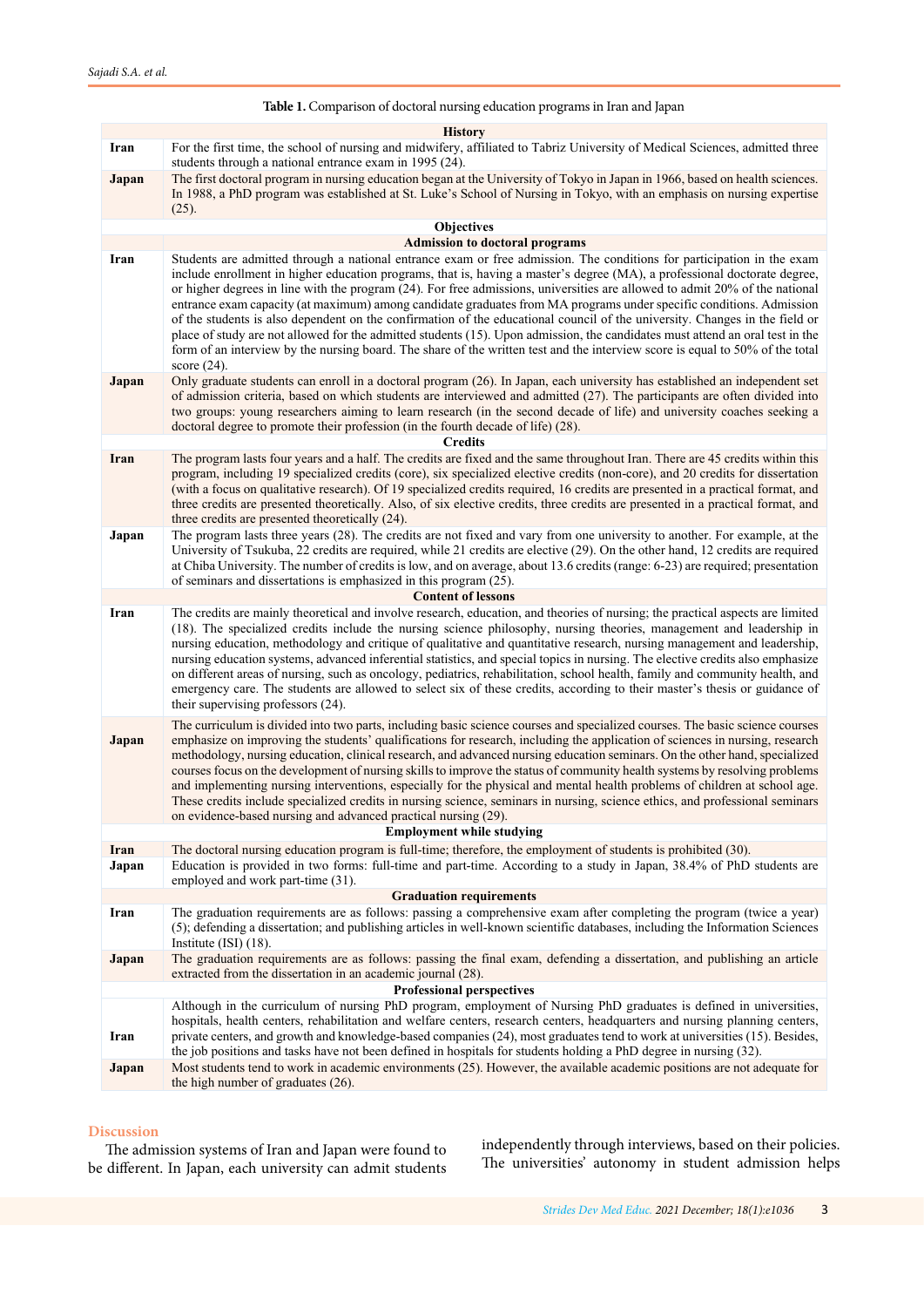them achieve their goals and increases the competitiveness of universities in attracting students, which in turn enhances the quality of education. On the other hand, PhD students in Iran are selected in two stages, that is, a written entrance exam, followed by an interview, regardless of the individual's average score at the MA level and clinical experience. It should be noted that student admission through a national exam may attract less motivated students [\(33\)](#page-5-0), whose only purpose for participation in such exams is to escape clinical practice ([34\)](#page-5-0) and work at universities to earn higher salaries.

Moreover, some researchers stated that enrollment of inexperienced and unmotivated individuals in the nursing profession is not suitable at higher levels of education, research, management, and planning and cannot lead to improvements in the quality and development of nursing services. Accordingly, work experience in nursing and motivation must be considered as the essential criteria for the admission of PhD students [\(19\)](#page-4-0). According to a study by Tazakori et al., at least two years of work experience in clinical practice can help us have a better understanding of clinical difficulties [\(20\)](#page-4-0).

In the nursing doctoral curricula of Iran and Japan, the credits showed significant differences. Unlike Iran, the credits were not fixed in the nursing PhD curriculum of Japan and varied from one university to another. It should be noted that centralized PhD programs can provide opportunities or pose threats to an educational system. Indeed, the coherence and consistency of credits in a country can provide the students with similar education programs without any discrimination. However, students in Iran cannot choose some credits, which is considered a drawback of the educational system. On the other hand, students in other countries can choose half of the credits in the program, based on their interests and requirements of their dissertations. This issue can increase the students' motivation and effectiveness of the program and also help meet the needs of the community.

Besides, attention to the students' interests is an important issue that should be considered in the selection of credits [\(20\)](#page-4-0). In Japan, the duration of training is shorter, and the number of credits offered for doctoral nursing is lower than Iran. Considering the low number of credits, PhD students are not prepared to conduct research independently or increase the available nursing knowledge [\(28\)](#page-5-0).

Iran and Japan are significantly different in terms of the curriculum of nursing doctoral programs. One of the strengths of the nursing doctoral curriculum in Japan is the presentation of advanced clinical seminars in particular domains ([29\)](#page-5-0). However, in the PhD program of Iran, most credits are theoretical and related to topics other than clinical problems; also, there are only six elective credits related to specialized clinical issues [\(30\)](#page-5-0). Therefore, the inclusion of practical credits in the curriculum can help reduce the existing gap between education and clinical practice [\(18\)](#page-4-0).

Moreover, some credits in Iran's nursing doctoral

program overlapped with some credits of master's degree programs. It is obvious that repeated topics and contents can reduce the learning motivation and efficiency of students [\(15\)](#page-4-0). One of the responsibilities of PhD students in nursing is educational planning and involvement in specialized and professional planning. However, students do not often acquire the required skills in this domain, because credits, such as educational management, are not presented practically. The credit, entitled "nursing theories", mainly involves criticism and review, while students in other countries can conceptualize, develop, test, and validate different models [\(20](#page-4-0)).

The issue of research in PhD programs is of utmost importance in both countries. A researcher cannot distance him/herself from research to become a prominent scholar or conduct applied research for health promotion of the community  $(33)$ . It should be also noted that the primary goal of PhD programs in Iran is to prepare the students for research. Nevertheless, writing articles can rarely educate effective teachers; this issue is of particular importance in educating students who want to become faculty members in the future  $(1)$  $(1)$ .

The DNP program has not yet been established in Iran and Japan. In Iran, considering the content of the nursing education curriculum, which is not clinically oriented, the need to establish DNP programs is strongly felt. It seems that the implementation of DNP programs can play a significant role in eliminating the gap between education and clinical practice and promoting performance-based care [\(19\)](#page-4-0). However, there are some criticisms about these programs, such as confusion about the titles and roles [\(35\)](#page-5-0), lack of job descriptions for bedside care, absence of thesis or research projects in the curriculum, and risk of marginalizing doctoral nursing graduates ([13](#page-4-0)). Therefore, it is recommended to establish these programs with more accurate planning to meet the requirements in the coming years ([12](#page-4-0)).

Employment is considered as one of the challenges of PhD graduates. Job opportunities after graduation seem to be similar in Iran and Japan. Therefore, the majority of graduates are inclined to work in academic settings rather than hospitals due to unclear descriptions of tasks and responsibilities, vague organizational roles and positions, low salary and benefits, and the gap between theory and practice in the PhD program. Also, the course curriculum focuses on education, research, and management at a strategic level. On the other hand, graduates often feel that they have insignificant impacts on improving the healthcare system. Generally, graduates cannot be expected to deliver direct professional nursing care as a practitioner in specific clinical contexts. Therefore, it is advisable to employ these graduates in their areas of expertise at higher levels of education, management, research, and nursing planning [\(19\)](#page-4-0).

Although simultaneous education and employment can lead to role duality, physical stress, fatigue, irritability [\(36\)](#page-5-0), absenteeism, reduced use of library resources [\(37\)](#page-5-0), and reduced academic performance [\(38\)](#page-5-0), part-time education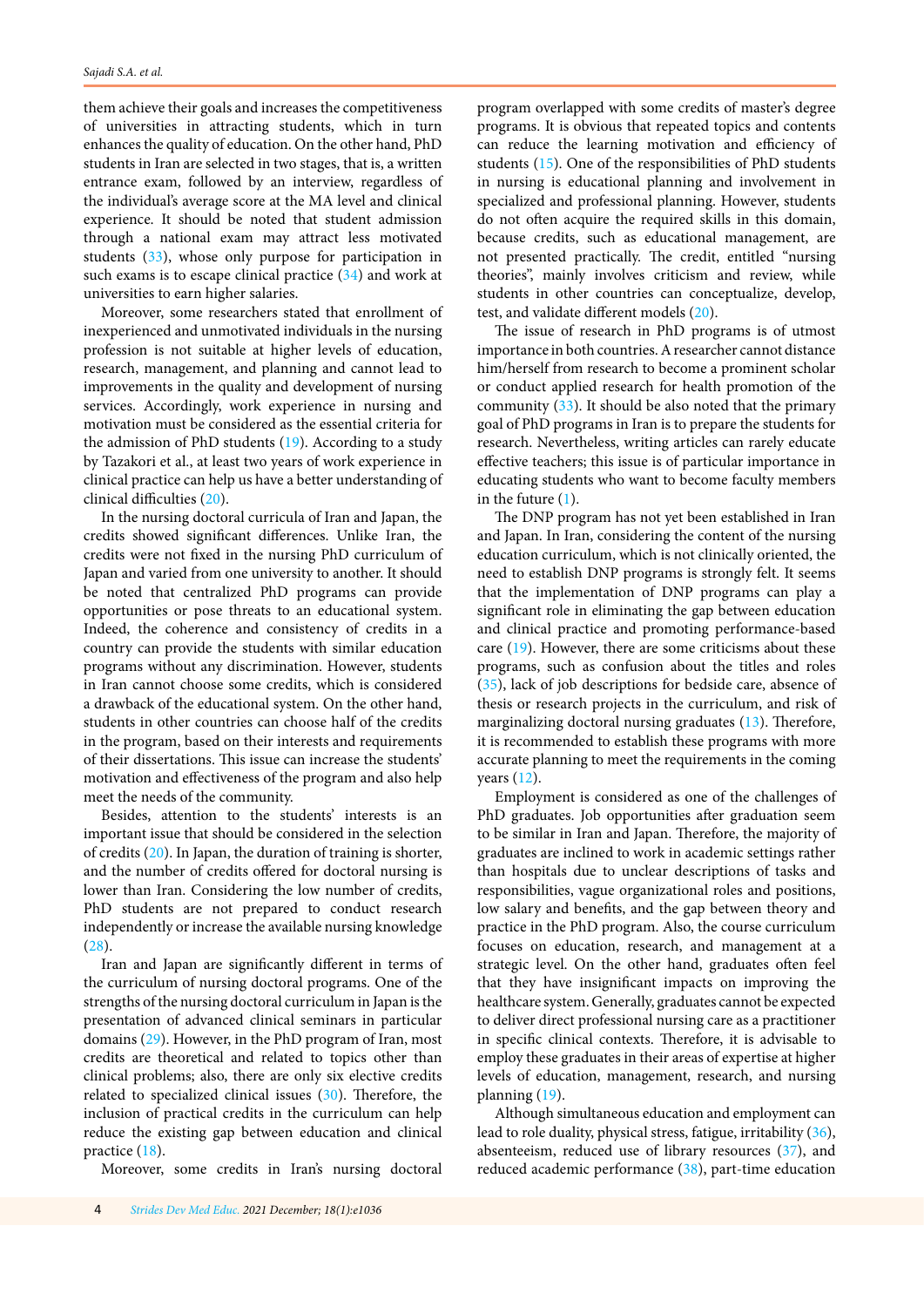<span id="page-4-0"></span>in Japan gives the students an opportunity to work while studying. This consideration enhances the graduates' functional and experiential skills, while providing the living costs, and may also improve post-graduation employment ([37](#page-5-0)).

## **Conclusion**

Since comparison of different educational systems can improve the quality of education [\(39\)](#page-5-0), this study compared the educational systems of Iran and Japan. Several differences and similarities were addressed in this study. Based on the comparison of nursing PhD programs, it seems that Japan's system has better outcomes, associated with the universities' independence in student admission; design of curriculum credits that lead to a constructive competition among universities and their progress; optional credits selected by the students based on their interests and needs; clinically oriented course content; and variety of programs, including part-time education programs for the employees.

It is recommended that Iranian educational planners, as well as the educational authorities of countries with shortcomings in doctoral nursing programs, use the findings of this study to review their doctoral nursing education programs.

#### **Acknowledgements**

The authors appreciate the management staff and personnel of the libraries and websites of Tehran University of Medical Sciences and Baqiyatallah University of Medical Sciences in Iran.

**Conflict of Interest:** The authors declare no conflicts of interest.

#### **Ethical Approvals:** Not applicable.

**Funding/Support:** This study was supported by Aja University of Medical Sciences.

#### **References**

1. Salminen L, Stolt M, Saarikoski M, Suikkala A, Vaartio H, Leino-Kilpi H, et al. Future challenges for nursing education-A European perspective. Nurs Educ Today. 2010;30(3):233-8. doi:10.1016/j.nedt.2009.11.004. [PMID:20005606].

2. Jafari Asl M, Chehrzed M, Shafipour S, Ghanbari A. Quality of Educational Services from ViewPoint's of Nursing and Midwifery Students of Guilan University Based on Servqual Model. Research in Medical Education. 2014;6(1):50-8. doi:10.18869/acadpub.rme.6.1.50. [In Persian]

3. Naseri N, Salehi Sh. Accreditation of Nursing Education in Iran: Documenting the Process. Iranian Journal of Nursing and Midwifery Research. 2008; 12(4): 136-8.

4. Farajzadeh Z, Rakhsh Khosid M, Izadpanah AM, Saadatjoo SA. Factors affecting quality of education from the viewpoint of graduated nurses working in Birjand hospitals, 2012. Mod Care J. 2014; 11(3):196- 202. [In Persian]

5. Borzou SR, Oshvandi K, Cheraghi F, Moayed M S. Comparative Study of Nursing PhD Education System and Curriculum in Iran and John

Hopkins School of Nursing. Educ Strategy Med Sci. 2016; 9 (3):194-205. [In Persian]

6. Abedini F, Vafadar Z. Comparative Study of Nursing PhD Course in Iran and a Nursing Faculty in University of Auckland, the USA. Educ Strategy Med Sci. 2020; 13(4):277-86. [In Persian]

7. Adib Hajbaghery M, Nabizadeh-Gharghozar Z, bolandianbafghi S. Comparative Study of Nursing PhD Education System and Curriculum in Iran and Alberta School of Nursing. J Military Caring Sciences. 2019; 6(1):69-78. doi:10.29252/mcs.6.1.69. [In Persian]

8. Molaeenejad A, Zekavati A. A comparative study of the teacher training curriculum system in England, Japan, France, Malaysia, and Iran. Journal of Education Innovation. 2008;7(26):35-2.

9. Mokhtari Nouri J, Nezamzadeh M. Comparative study of nursing education in Iran and Japan. Journal of Clinical Excellence. 2016;4(2):81- 99. [In Persian]

10. Turals S, Ito MS, Nakao F. Issues and challenges in nursing and nursing education in Japan. Nurse Educ Pract. 2008 Jan;8(1):1-4. doi: 10.1016/j.nepr.2007.07.002. [PMID: 17719851].

11. Faculty of Nursing and Midwifery, Tehran University of Medical Sciences. General Specifications and curriculum for Ph.D. MsD, and Bachelor's Degree. [cited 4 Mar 2017]. Available from: http://fnm.tums. ac.ir/userfiles/pdf/Curriculum-Nursing-PhD-13951214.pdf. [In Persian] 12. Paplham P, Austin-Ketch T. Doctor of nursing practice education: impact on advanced nursing practice. Semin Oncol Nurs. 2015;31(4):273- 81. doi:10.1016/j.soncn.2015.08.003. [PMid:26525727]

13. Mehraban MA, Taleghani F. Doctor of nursing practice (initiated or disorder). Iran J Med Educ. 2011;10(5):1140-5.

14. Ketefian S, Davidson P, Daly J, Chang E. Wichita Srisuphan. Issues and challenges in international doctoral education in nursing. Nurs Health Sci. 2005 Sep;7(3):150-6. doi: 10.1111/j.1442-2018.2005.00240.x. [PMid:16083477].

15. Farahani M, Ahmadi F. Doctoral nursing students' viewpoints about the Nursing PhD curriculum. Iran J Med Educ. 2006; 6(1):83-92. [In Persian]

16. Rahmani R, Fathi K. Evaluation of Quality in higher education. Educ Strategy Med Sci. 2008; 1(1):28-39. [In Persian]

17. Zamanzadeh V, Jasemi M, Mansoori A, Khodabandeh F, Alsadat Hoseini F. Doctoral Nursing Students' Perspectives towards Educational Quality of PhD Course. Iran J Nursing. 2014; 27 (89):30-9. doi:10.29252/ ijn.27.89.30. [In Persian]

18. Vahedian-Azimi A, Ebadi A, Saadat S, Negarandeh R, Ahmadi F. Professors' view on the appropriate postgraduate degree in nursing education: A comparative study in two different sociocultural societies and literature review. International Journal of Medical Reviews. 2014;1(1):13-23.

19. Feizolahzadeh H, Hasani P. Challenges and opportunities of doctorate of nursing graduates in clinical settings. J Health Promot Manag. 2012;1(1):74-84. [In Persian]

20. Tazakori Z, Mazaheri A, Namnabati M, Torabizadeh K, Fathi S, Abrahimibalil F. Evaluation of Ph.D. nursing: application CIPP model. Journal of Health And Care. 2010;12(2):44-51. [In Persian]

21. Zandi B, Farahani A. Comparative study of the status of education in Iran with the countries of America and Canada. Journal of Motion and Sports Sciences. 2007;6(12):109 -97. [In Persian]

22. Zhu RA. (dissertation). A Comparative Study of College Entrance Examinations (CEES): SAT and ACT in the United States of America and Gaokao in the People's Republic of China. Ohio, US: The University of Akron; 2014.